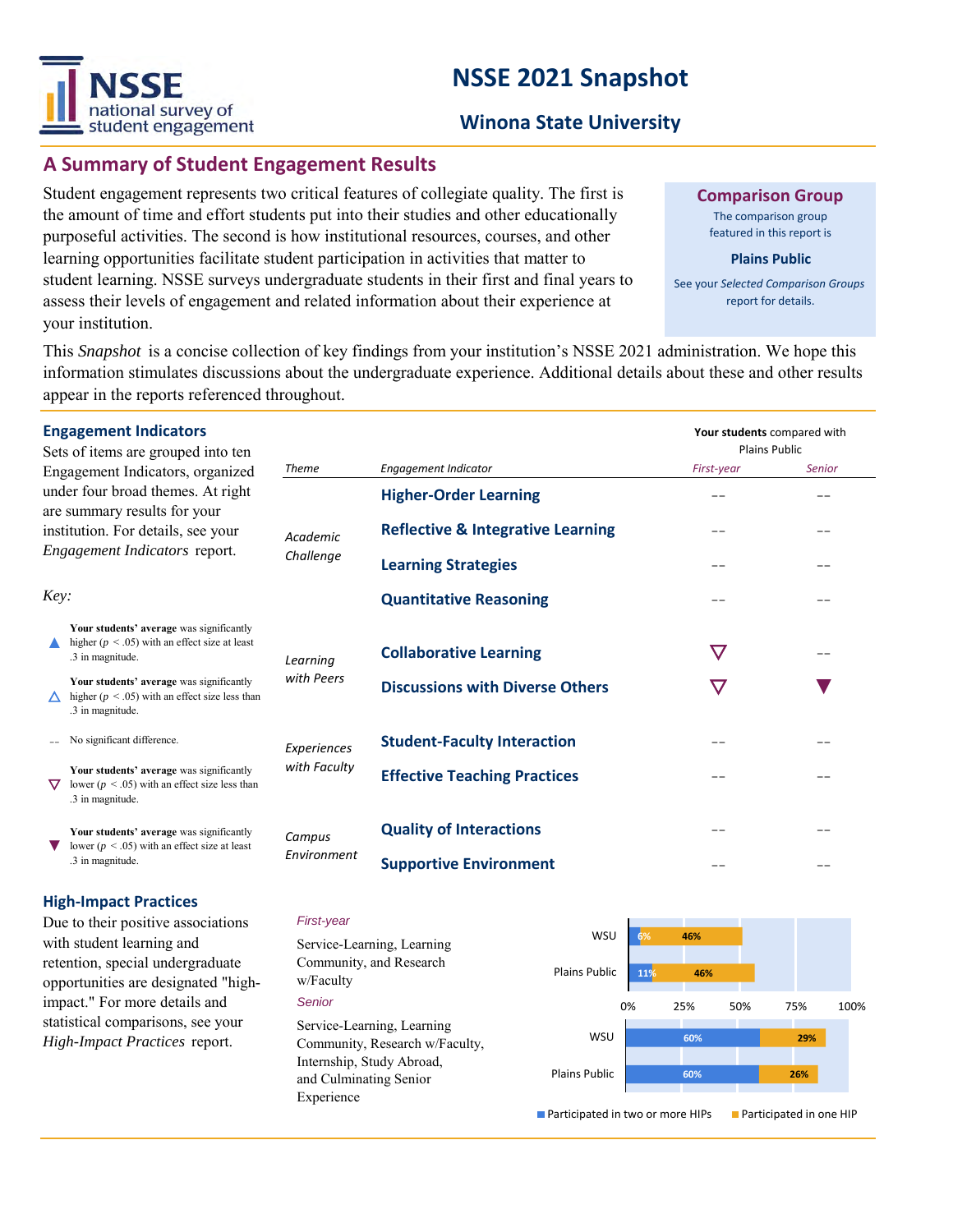

## **Winona State University**

### **Academic Challenge: Additional Results**

The Academic Challenge theme contains four Engagement Indicators as well as several important individual items. The results presented here provide an overview of these individual items. For more information about the Academic Challenge theme, see your *Engagement Indicators* report. To further explore individual item results, see your *Frequencies and Statistical Comparisons,* the *Major Field Report,* the *Online Institutional Report,* or the Report Builder.



number of hours your students spent reading for their courses and the average number of pages of assigned writing compared to students in your comparison

group. Each is an estimate calculated from two or more separate survey questions.



### **Challenging Students to Do Their Best Work <b>Academic Emphasis**

To what extent did students' courses challenge them to do their best work? Response options ranged from  $1 =$  "Not at all" to  $7 =$  "Very much."



How much did students say their institution emphasizes spending significant time studying and on academic work? Response options included "Very much," "Quite a bit," "Some," and "Very little."

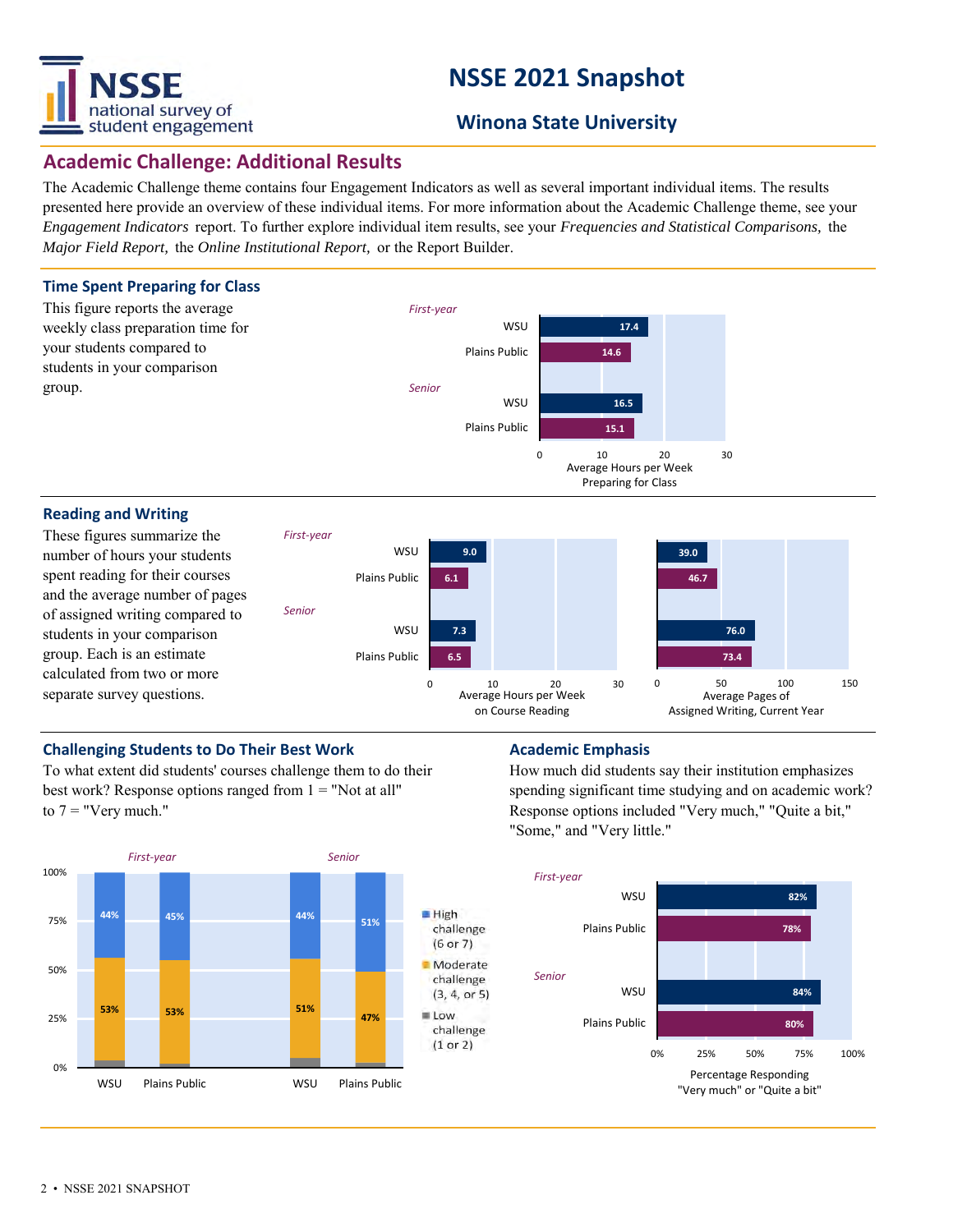

## **Winona State University**

### **Item Comparisons**

By examining individual NSSE questions, you can better understand what contributes to your institution's performance on the Engagement Indicators. This section displays the five questions<sup>a</sup> on which your students scored the highest and the five questions on which they scored the lowest, relative to students in your comparison group. Parenthetical notes indicate whether an item belongs to a specific Engagement Indicator or is a High-Impact Practice. While these questions represent the largest differences (in percentage points), they may not be the most important to your institutional mission or current program or policy goals. For additional results, see your *Frequencies and Statistical Comparisons* report.

#### **First-year**

#### **Highest Performing Relative to Plains Public**

- Spent more than 10 hours per week on assigned reading<sup>f</sup>
- Included diverse perspectives (...) in course discussions or assignments $^{\rm b}$  (RI)

Spent more than 15 hours per week preparing for class

Tried to better understand someone else's views by imagining...his or her perspective  $^{\text{b}}$  (RI) Identified key information from reading assignments<sup>b</sup> (LS)

### **Lowest Performing Relative to Plains Public**

Discussions with... People with religious beliefs other than your own<sup>b</sup> (DD) Explained course material to one or more students<sup>b</sup> (CL) Prepared for exams by discussing or working through course material w/other students<sup>b</sup> (CL) Discussions with... People of a race or ethnicity other than your own<sup>b</sup> (DD) Institution emphasis on helping you manage your non-academic responsibilities  $(...)^c$  (SE)



Percentage Point Difference with Plains Public



### **Highest Performing Relative to Plains Public**

| Included diverse perspectives () in course discussions or assignments <sup>b</sup> (RI)                   | 2c.            |  |  |  |  |  |
|-----------------------------------------------------------------------------------------------------------|----------------|--|--|--|--|--|
| About how many courses have included a community-based project (service-learning)? <sup>e</sup> (HIP)     | 12.            |  |  |  |  |  |
| Spent more than 15 hours per week preparing for class                                                     | 16a.           |  |  |  |  |  |
| Asked another student to help you understand course material <sup>b</sup> (CL)                            | 1 <sub>b</sub> |  |  |  |  |  |
| Worked with other students on course projects or assignments <sup>b</sup> (CL)                            | 1e.            |  |  |  |  |  |
| <b>Lowest Performing Relative to Plains Public</b>                                                        |                |  |  |  |  |  |
| Instructors reviewed and summarized key ideas and concepts $c$                                            | 5g.            |  |  |  |  |  |
| Institution emphasis on providing support to help students succeed academically $\mathsf{S}(\mathsf{SE})$ | 14b.           |  |  |  |  |  |
| Discussions with People from an economic background other than your own <sup>b</sup> (DD)                 | 8b.            |  |  |  |  |  |
| Discussions with People with religious beliefs other than your own <sup>b</sup> (DD)                      | $\sim$         |  |  |  |  |  |

Discussions with... People of a race or ethnicity other than your own<sup>b</sup> (DD)



a. The items on this page come from the Engagement Indicators (EIs), High-Impact Practices (HIPs), Sense of Belonging (SB), the academic challenge questions on page 2, and four additional questions about effective teaching (new in 2021). Key to abbreviations for EI items: HO = Higher-Order Learning, RI = Reflective & Integrative Learning, LS = Learning Strategies, QR = Quantitative Reasoning, CL = Collaborative Learning, DD = Discussions with Diverse Others, SF = Student-Faculty Interaction, ET = Effective Teaching Practices, QI = Quality of Interactions, SE = Supportive Environment.

- f. Estimate based on the reported amount of course preparation time spent on assigned reading.
- g. Estimate based on number of assigned writing tasks of various lengths.
- h. Combination of students responding "strongly agree" or "agree."

b. Combination of students responding "very often" or "often."

c. Combination of students responding "very much" or "quite a bit."

d. Rated at least 6 on a 7-point scale.

e. Percentage reporting at least "some."